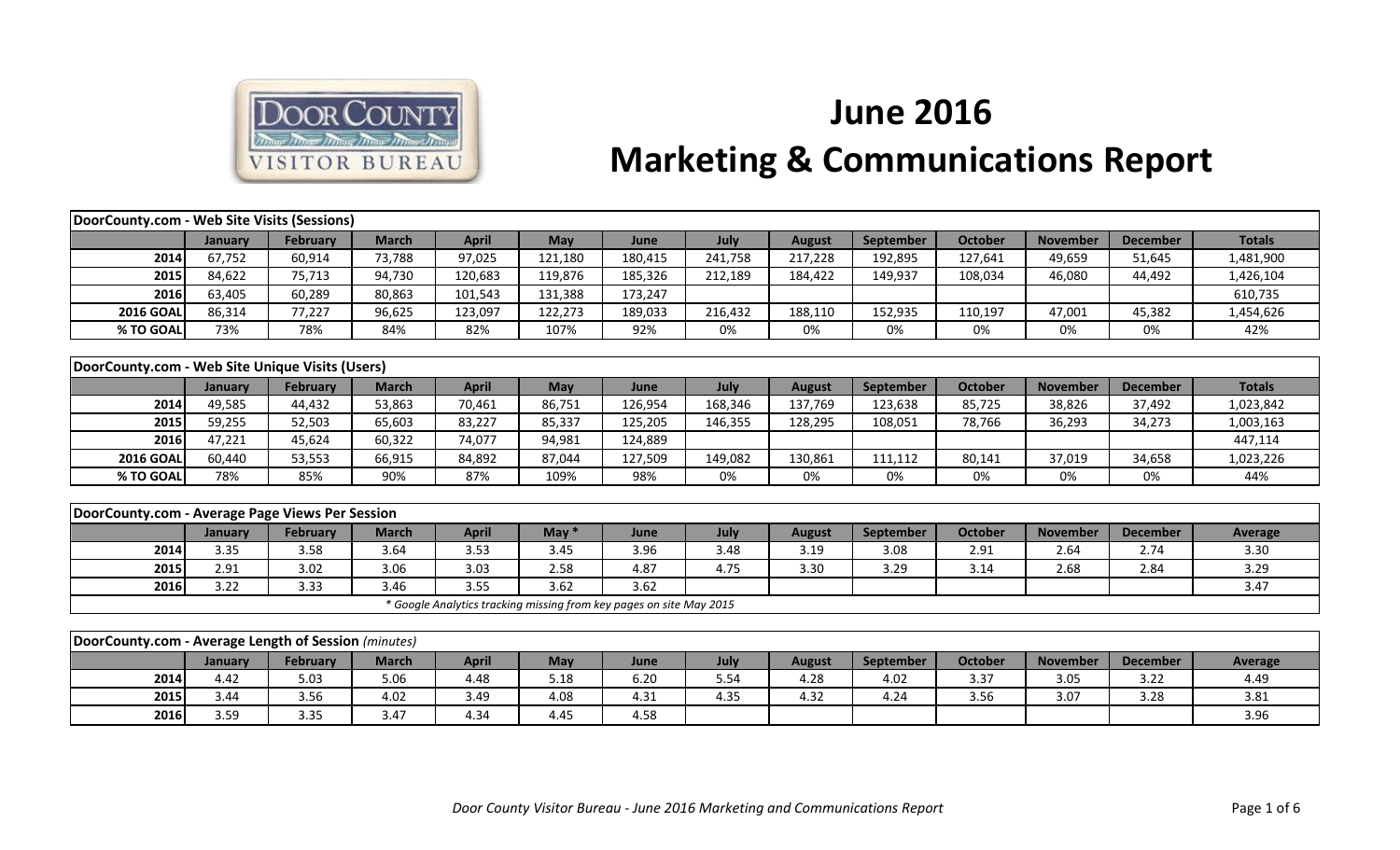|                                                             | DoorCounty.com - Mobile Web Site Useage |                 |              |              |                          |                                                                     |           |               |                  |                                                |                 |                 |               |
|-------------------------------------------------------------|-----------------------------------------|-----------------|--------------|--------------|--------------------------|---------------------------------------------------------------------|-----------|---------------|------------------|------------------------------------------------|-----------------|-----------------|---------------|
|                                                             | January                                 | February        | <b>March</b> | <b>April</b> | $May*$                   | June                                                                | July      | <b>August</b> | <b>September</b> | <b>October</b>                                 | <b>November</b> | <b>December</b> | <b>Totals</b> |
| 2014                                                        | 23,872                                  | 10,927          | 28,446       | 38,478       | 48,903                   | 72,055                                                              | 106,244   | 99,139        | 88,020           | 50,954                                         | 23,263          | 22,857          | 613,158       |
| 2015                                                        | 39,024                                  | 21,610          | 43,392       | 54,501       | 30,019                   | 87,000                                                              | 103,550   | 94,460        | 75,538           | 56,316                                         | 26,040          | 22,569          | 654,019       |
| 2016                                                        | 30,943                                  | 31,015          | 39,684       | 50,397       | 69,140                   | 91,729                                                              |           |               |                  |                                                |                 |                 | 312,908       |
|                                                             |                                         |                 |              |              |                          | * Google Analytics tracking missing from key pages on site May 2015 |           |               |                  |                                                |                 |                 |               |
|                                                             |                                         |                 |              |              |                          |                                                                     |           |               |                  |                                                |                 |                 |               |
| DoorCounty.com - Top Ten Most Requested Pages for the Month |                                         |                 |              |              |                          |                                                                     |           |               |                  |                                                |                 |                 |               |
| 1) /Home                                                    |                                         |                 |              |              | 5) /stay/hotel-motel-inn |                                                                     |           |               |                  | 9) /stay/log-cabin-log-house                   |                 |                 |               |
| $2)$ /stay                                                  |                                         |                 |              |              |                          | 6) /experience/everything-cherry/                                   |           |               |                  | 10) /discover/guides-and-reports/visitor-guide |                 |                 |               |
| 7) /discover<br>3) / experience/ events                     |                                         |                 |              |              |                          |                                                                     |           |               |                  |                                                |                 |                 |               |
| 4) / experience                                             | 8) /stay/cottage-house                  |                 |              |              |                          |                                                                     |           |               |                  |                                                |                 |                 |               |
|                                                             |                                         |                 |              |              |                          |                                                                     |           |               |                  |                                                |                 |                 |               |
| DoorCounty.com - Top Ten Sources for the Month              |                                         |                 |              |              |                          |                                                                     |           |               |                  |                                                |                 |                 |               |
| 1) Google/organic                                           |                                         |                 |              |              | 5) yahoo/organic         |                                                                     |           |               |                  | 9) facebook/facebookad                         |                 |                 |               |
| 2) (direct)/(none)                                          |                                         |                 |              |              | 6) google/cpc            |                                                                     |           |               |                  | 10) m.facebook.com/referral                    |                 |                 |               |
| 3) DoorCounty/Email                                         |                                         |                 |              |              |                          | 7) travelwisconsin.com/referral                                     |           |               |                  |                                                |                 |                 |               |
| 4) bing/organic                                             |                                         |                 |              |              |                          | 8) Fishcreekcampground.com/referral                                 |           |               |                  |                                                |                 |                 |               |
|                                                             |                                         |                 |              |              |                          |                                                                     |           |               |                  |                                                |                 |                 |               |
|                                                             | Social Media: Facebook                  |                 |              |              |                          |                                                                     |           |               |                  |                                                |                 |                 |               |
| <b>Impressions</b>                                          | January                                 | <b>February</b> | <b>March</b> | <b>April</b> | <b>May</b>               | June                                                                | July      | <b>August</b> | September        | <b>October</b>                                 | <b>November</b> | <b>December</b> | <b>Totals</b> |
| 2014                                                        | 1,072,474                               | 786,549         | 1,256,786    | 1,140,795    | 904,334                  | 866,752                                                             | 937,971   | 1,053,928     | 1,378,288        | 597,568                                        | 587,576         | 559,572         | 11,142,593    |
| 2015                                                        | 826,778                                 | 594,789         | 839,094      | 1,204,160    | 1,097,071                | 1,201,542                                                           | 1,286,647 | 925,223       | 1,065,510        | 1,045,703                                      | 1,088,533       | 563,186         | 11,738,236    |

**2016** 994,271 | 1,014,098 | 758,324 | 1,194,643 | 1,530,365 | 1,611,401 | 7,103,102

**2014** 207,464 | 240,304 | 426,235 | 424,333 | 463,321 | 444,147 | 339,068 | 461,958 | 612,005 | 238,985 | 346,151 | 257,000 | 4,460,971 **2015** 555,825 | 388,349 | 555,850 | 772,633 | 739,233 | 768,594 | 847,893 | 686,341 | 679,592 | 739,724 | 856,575 | 407,601 | 7,998,210 **2016** 780,727 773,366 581,832 855,534 1,164,837 1,281,364 5,437,660

**2014** 11,533 | 13,566 | 3,181 | 3,624 | 3,358 | 3,963 | 8,419 | 3,050 | 3,047 | 1,616 | 1,199 | 170,953 | 227,509 **2015** 1,447 | 1,197 | 1,483 | 2,014 | 1,979 | 1,821 | 2,158 | 119,717 | 875 | 2,176 | 1,388 | 81,295 | 217,550 **2016** 112,475 11,014 1,119 1,314 1,446 1,758 129,126

**2015** 24,832 | 14,834 | 26,432 | 32,633 | 32,944 | 32,210 | 30,093 | 24,461 | 32,364 | 35,477 | 26,773 | 13,550 | 326,603 **2016** 28,766 | 20,520 | 15,324 | 31,493 | 34,883 | 34,678 | 165,664

**Post Views January February March April May June July August September October November December Totals**

**Page Views January February March April May June July August September October November December Totals**

**Engagement January February March April May June July August September October November December Totals**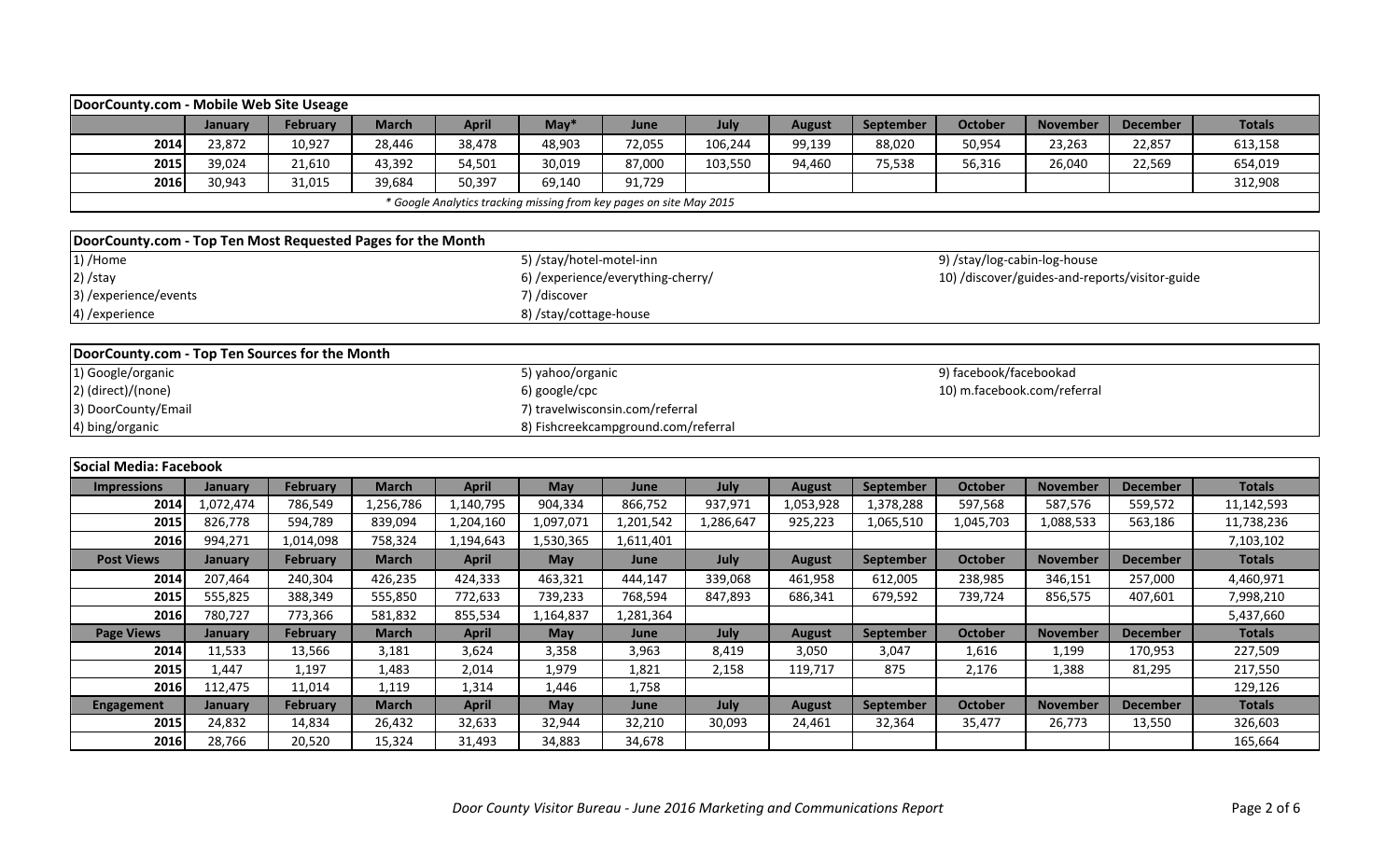| Social Media: Twitter                                            |            |                 |              |              |           |           |           |               |           |                |                 |                 |                        |
|------------------------------------------------------------------|------------|-----------------|--------------|--------------|-----------|-----------|-----------|---------------|-----------|----------------|-----------------|-----------------|------------------------|
| <b>Followers</b>                                                 | January    | <b>February</b> | <b>March</b> | <b>April</b> | May       | June      | July      | <b>August</b> | September | <b>October</b> | <b>November</b> | <b>December</b> | <b>Annual % Growth</b> |
| 2014                                                             | 2,654      | 2,701           | 2,747        | 2,797        | 2,910     | 3,050     | 3,180     | 3,264         | 3,348     | 3,417          | 3,451           | 3,569           | 34%                    |
| 2015                                                             | 3,585      | 3,652           | 3,709        | 3,781        | 3,872     | 3,992     | 4,096     | 4,153         | 4,219     | 4,261          | 4,302           | 4,350           | 21%                    |
| 2016                                                             | 4,411      | 4,459           | 4,547        | 4,588        | 4,661     | 4,760     |           |               |           |                |                 |                 |                        |
| <b>Impressions</b>                                               | January    | <b>February</b> | <b>March</b> | <b>April</b> | May       | June      | July      | <b>August</b> | September | <b>October</b> | <b>November</b> | <b>December</b> | <b>Totals</b>          |
| 2014                                                             | n/a        | n/a             | n/a          | 624,334      | 1,212,464 | 922,180   | 1,663,447 | 2,051,198     | 1,361,815 | 946,028        | 1,021,938       | 668,469         | 10,471,873             |
| 2015                                                             | 2,257,152  | 1,533,877       | 1,517,133    | 704,372      | 2,271,820 | 2,700,702 | 2,634,001 | 4,648,946     | 5,502,863 | 2,459,054      | 4,013,608       | 9,737,951       | 39,981,479             |
| 2016                                                             | 22,709,041 | 7,170,397       | 2,556,102    | 3,822,978    | 5,736,414 | 8,969,016 |           |               |           |                |                 |                 | 50,963,948             |
|                                                                  |            |                 |              |              |           |           |           |               |           |                |                 |                 |                        |
| <b>Pay-Per-Click Results</b>                                     |            |                 |              |              |           |           |           |               |           |                |                 |                 |                        |
|                                                                  | January    | February        | <b>March</b> | <b>April</b> | May       | June      | July      | <b>August</b> | September | <b>October</b> | <b>November</b> | <b>December</b> | <b>Totals</b>          |
| 2014                                                             | 2,432      | 2,748           | 3,473        | 9,955        | 4,940     | 5,260     | 4,203     | 2,124         | 2,462     | 2,019          | 1,294           | 1,314           | 42,224                 |
| 2015                                                             | 1,815      | 2,153           | 2,240        | 2,253        | 5,507     | 5,556     | 5,507     | 4,096         | 5,507     | 2,251          | 1,015           | 1,006           | 38,906                 |
| 2016                                                             | 2,577      | 5,584           | 7,131        | 8,905        | 14,312    | 5,161     |           |               |           |                |                 |                 | 43,670                 |
|                                                                  |            |                 |              |              |           |           |           |               |           |                |                 |                 |                        |
| Door County E-Newsletter - Number of E-Mails Sent (with remails) |            |                 |              |              |           |           |           |               |           |                |                 |                 |                        |
|                                                                  | January    | <b>February</b> | <b>March</b> | <b>April</b> | May       | June      | July      | <b>August</b> | September | <b>October</b> | <b>November</b> | <b>December</b> | <b>Totals</b>          |
| 2014                                                             | 310,665    | 304,504         | 260,265      | 290,157      | 303,787   | 311,153   | 314,220   | 314,552       | 346,443   | 343,595        | 344,384         | 337,073         | 3,780,798              |
| 2015                                                             | 328,573    | 319,563         | 310,628      | 316,865      | 341,409   | 349,020   | 486,954   | 359,538       | 350,421   | 348,142        | 347,933         | 344,699         | 4,203,745              |
| 2016                                                             | 688,006    | 336,747         | 334,214      | 285,196      | 292,101   | 617,581   |           |               |           |                |                 |                 | 2,553,845              |
|                                                                  |            |                 |              |              |           |           |           |               |           |                |                 |                 |                        |
| Door County E-Newsletter - Open Rates                            |            |                 |              |              |           |           |           |               |           |                |                 |                 |                        |
|                                                                  | January    | <b>February</b> | <b>March</b> | <b>April</b> | May       | June      | July      | <b>August</b> | September | <b>October</b> | <b>November</b> | <b>December</b> | Average                |
| 2014                                                             | 25.30%     | 24.20%          | 31.70%       | 30.10%       | 25.80%    | 26.90%    | 26.90%    | 26.00%        | 29.20%    | 26.50%         | 22.30%          | 21.20%          | 26.34%                 |
| 2015                                                             | 24.80%     | 23.60%          | 27.70%       | 28.70%       | 26.80%    | 27.10%    | 32.90%    | 24.74%        | 25.71%    | 24.20%         | 21.67%          | 20.06%          | 25.67%                 |
| 2016                                                             | 23.32%     | 20.69%          | 22.05%       | 29.88%       | 30.54%    | 29.73%    |           |               |           |                |                 |                 | 26.04%                 |
|                                                                  |            |                 |              |              |           |           |           |               |           |                |                 |                 |                        |
| Door County E-Newsletter - Click Thru's                          |            |                 |              |              |           |           |           |               |           |                |                 |                 |                        |
|                                                                  | January    | <b>February</b> | <b>March</b> | <b>April</b> | May       | June      | July      | <b>August</b> | September | <b>October</b> | <b>November</b> | <b>December</b> | Average                |
| 2014                                                             | 2.90%      | 2.30%           | 4.40%        | 4.20%        | 3.90%     | 4.60%     | 4.70%     | 4.30%         | 4.50%     | 3.90%          | 2.30%           | 2.10%           | 3.68%                  |
| 2015                                                             | 2.60%      | 2.90%           | 3.60%        | 4.30%        | 3.41%     | 4.00%     | 5.09%     | 3.13%         | 3.85%     | 2.83%          | 2.01%           | 1.61%           | 3.28%                  |
| 2016                                                             | 3.53%      | 1.82%           | 3.22%        | 3.58%        | 4.18%     | 3.37%     |           |               |           |                |                 |                 | 3.28%                  |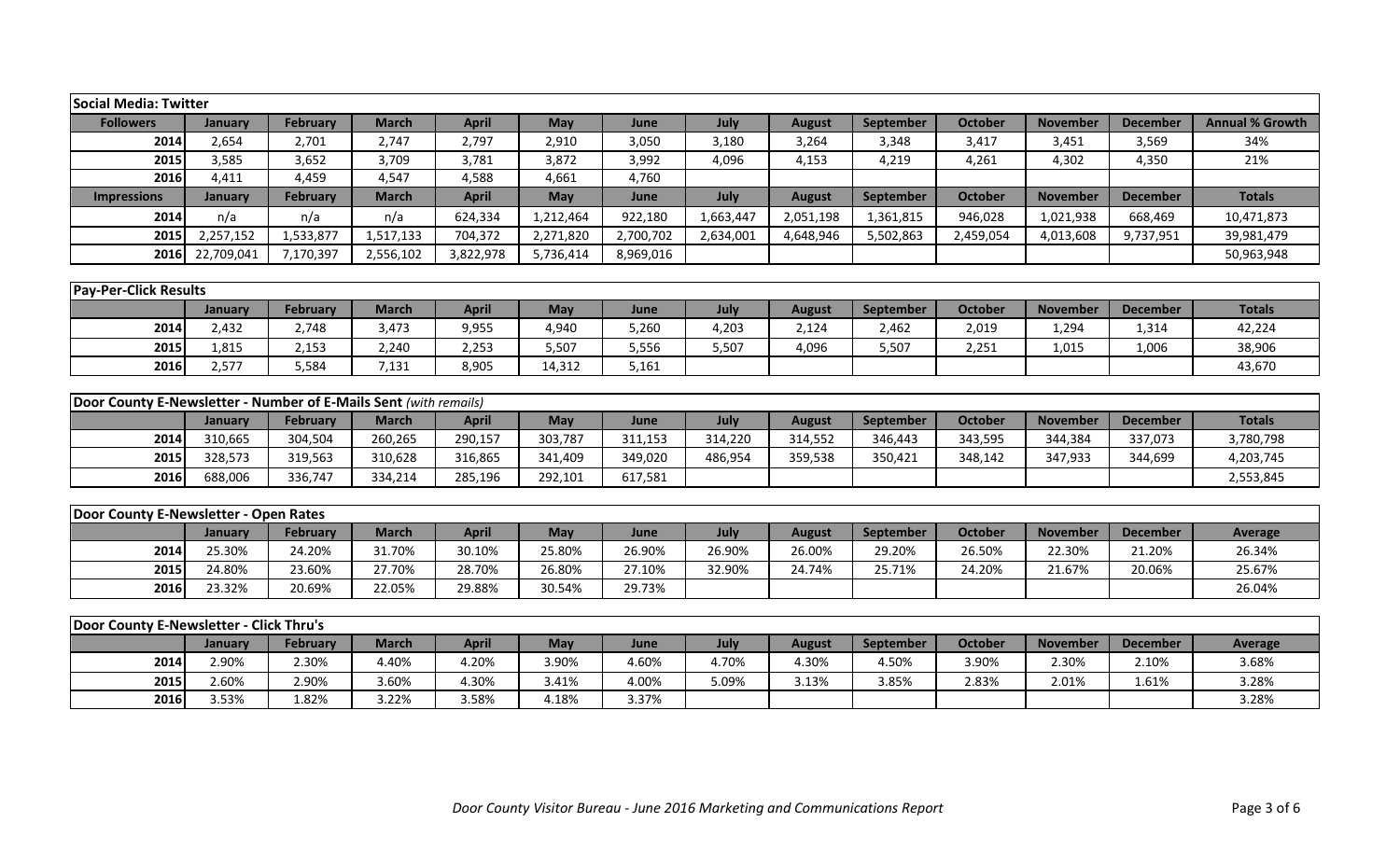| <b>Advertising - Gross Impressions</b> |         |                 |           |           |            |           |         |         |           |           |                 |                 |              |
|----------------------------------------|---------|-----------------|-----------|-----------|------------|-----------|---------|---------|-----------|-----------|-----------------|-----------------|--------------|
|                                        | January | <b>February</b> | March     | April     | <b>May</b> | June      | July    | August  | September | October   | <b>November</b> | <b>December</b> | <b>Total</b> |
| 2014                                   | 70,620  | 2,777,134       | 9,058,615 | 8,790,285 | 6,753,942  | 2,772,677 | 904,724 | 148,225 | 1,735,115 | 3,503,157 | 2,604           | 2,530           | 36,519,628   |
| 2015                                   | 5,346   | 2,679,900       | 5,336,400 | 9,945,248 | 5,628,037  | 1,183,348 | 673,070 | 441,307 | 2,900,619 | .,587,416 | 6,390           | 6,390           | 30,393,471   |
| 2016                                   | 599,103 | 54,767          | 613,755   | 2,418,226 | 8,905,652  | 7,792,796 |         |         |           |           |                 |                 | 20,384,299   |

|                   | <b>Advertising - Media Placed 2016</b> |          |         |              |                          |           |      |        |           |                |                 |                 |              |
|-------------------|----------------------------------------|----------|---------|--------------|--------------------------|-----------|------|--------|-----------|----------------|-----------------|-----------------|--------------|
|                   | January                                | February | March   | <b>April</b> | May                      | June      | July | August | September | <b>October</b> | <b>November</b> | <b>December</b> | <b>Total</b> |
| <b>Total Paid</b> | 4.004<br><b>21,UDT</b>                 | \$3,121  | \$3,925 | \$50,856     | \$369,215                | \$107,691 |      |        |           |                |                 |                 | \$535,869    |
| Co-Op Dollars     | \$0                                    | \$0      | S0      | \$6,500      | $\lambda$ cant<br>56,225 | \$8,250   |      |        |           |                |                 |                 | \$20,975     |

| <b>Online Video Views</b> (includes YouTube channels, Vimeo channel and embedded Facebook videos featuring DCVB video content such as Explore The Door, Our Door County, aerial videos, TV ads, etc) |         |          |              |              |            |         |        |        |                  |         |          |                 |               |
|------------------------------------------------------------------------------------------------------------------------------------------------------------------------------------------------------|---------|----------|--------------|--------------|------------|---------|--------|--------|------------------|---------|----------|-----------------|---------------|
|                                                                                                                                                                                                      | Januarv | February | <b>March</b> | <b>April</b> | <b>May</b> | June    | July   | August | <b>September</b> | October | November | <b>December</b> | <b>Totals</b> |
| 2014                                                                                                                                                                                                 | 3,636   | 4,209    | 9,224        | 5,802        | 7,308      | 9,569   | 10,842 | 9,795  | 8,161            | 6,334   | 3,806    | 3,951           | 82,637        |
| 2015                                                                                                                                                                                                 | 6,731   | 223,'    | 8,932        | 8,134        | 13,319     | 16,888  | 20,796 | 24,895 | 21,995           | 23,020  | 18,771   | 19,107          | 189,811       |
| 2016                                                                                                                                                                                                 | 27.083  | 22,279   | 11,152       | 44,323       | 159,171    | 103,794 |        |        |                  |         |          |                 | 397,802       |

| <b>Media Marketing Program - Impressions</b> |                      |                 |              |              |            |            |             |               |                  |            |                 |            |             |
|----------------------------------------------|----------------------|-----------------|--------------|--------------|------------|------------|-------------|---------------|------------------|------------|-----------------|------------|-------------|
|                                              | January              | <b>February</b> | <b>March</b> | <b>April</b> | May        | June       | <b>July</b> | <b>August</b> | <b>September</b> | October    | <b>November</b> | December   | Totals      |
|                                              | 2014 37,852,999      | 40,986,204      | 27,772,140   | 5,314,961    | 20,193,969 | 44,435,235 | 71,687,651  | 12,256,415    | 51,116,546       | 67,868,123 | 18,770,067      | 3,507,165  | 401,761,475 |
|                                              | 2015 28,017,364      | 1,823,856       | 20,098,799   | 22,527,085   | 3,830,004  | 19,201,677 | 30,984,433  | 36,995,848    | 9,122,770        | 2,746,629  | 6,293,744       | 16,144,032 | 197,786,241 |
| 2016                                         | 767,047              | 4,699,826       | 39,967,510   | 24,274,037   | 16,899,042 | 31,660,644 |             |               |                  |            |                 |            | 118,268,106 |
|                                              | 2016 GOAL 24,296,442 | ,380,639        | 18,598,453   | 12,751,792   | 10,710,837 | 14,710,118 | 34,337,995  | 23,525,235    | 26,926,812       | 46,536,913 | 8,852,497       | 10,759,675 | 239,387,408 |
| % TO GOAL                                    | 3%                   | 64%             | 215%         | 190%         | 158%       | 215%       | 0%          | 0%            | 0%               | 0%         | 0%              | 0%         | 49%         |

| <b>Media Marketing Program - Visiting Journalists</b> |                |                 |              |              |            |      |             |               |           |         |                 |                 |               |
|-------------------------------------------------------|----------------|-----------------|--------------|--------------|------------|------|-------------|---------------|-----------|---------|-----------------|-----------------|---------------|
|                                                       | <b>January</b> | <b>February</b> | <b>March</b> | <b>April</b> | <b>May</b> | June | <b>July</b> | <b>August</b> | September | October | <b>November</b> | <b>December</b> | <b>Totals</b> |
| 2014                                                  |                |                 |              |              | 10         | 22   | --          |               |           | 10      |                 |                 | 81            |
| 2015                                                  |                |                 |              |              |            | 14   | 19<br>--    | ᅩᄼ            |           |         |                 |                 |               |
| 2016                                                  |                | 12              |              |              |            | 16   |             |               |           |         |                 |                 | 40            |
| <b>2016 GOAL</b>                                      |                | 10              |              |              |            | 22   |             |               |           | 14      |                 |                 | 70            |
| % TO GOAL                                             |                | 120%            |              |              | 150%       | 73%  |             | 0%            | 0%        | 0%      |                 |                 | 57%           |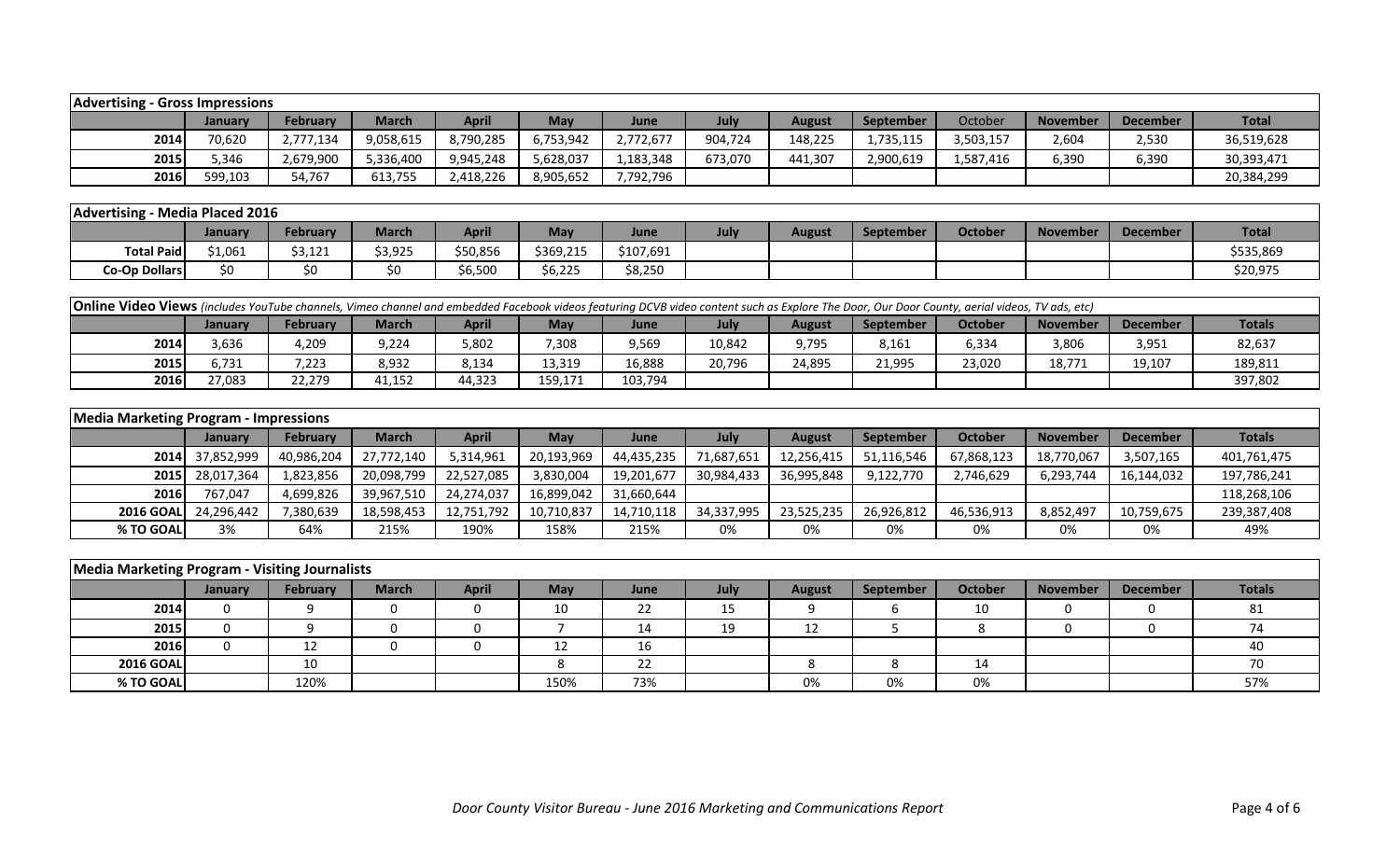|                                       | Media Marketing Program - Ad Value Equivalency |                 |              |              |             |           |           |               |           |                |                 |                 |               |  |
|---------------------------------------|------------------------------------------------|-----------------|--------------|--------------|-------------|-----------|-----------|---------------|-----------|----------------|-----------------|-----------------|---------------|--|
|                                       | January                                        | February        | <b>March</b> | <b>April</b> | May         | June      | July      | <b>August</b> | September | October        | <b>November</b> | <b>December</b> | <b>Totals</b> |  |
| 2014                                  | \$104,143                                      | \$93,897        | \$503,719    | \$75,517     | \$153,280   | \$107,290 | \$227,097 | \$196,220     | \$258,235 | \$141,898      | \$91,174        | \$81,448        | \$2,033,918   |  |
| 2015                                  | \$70,320                                       | \$72,596        | \$80,581     | \$330,607    | \$1,209,143 | \$282,586 | \$168,520 | \$154,576     | \$174,956 | \$40,256       | \$56,902        | \$93,224        | \$2,734,267   |  |
| 2016                                  | \$147,959                                      | \$94,919        | \$200,684    | \$186,717    | \$296,988   | \$87,288  |           |               |           |                |                 |                 | \$1,014,555   |  |
|                                       |                                                |                 |              |              |             |           |           |               |           |                |                 |                 |               |  |
| <b>Group Tour Contacts</b>            |                                                |                 |              |              |             |           |           |               |           |                |                 |                 |               |  |
|                                       | January                                        | <b>February</b> | <b>March</b> | <b>April</b> | May         | June      | July      | <b>August</b> | September | <b>October</b> | <b>November</b> | <b>December</b> | <b>Totals</b> |  |
| 2014                                  | 153                                            | 621             | 130          | 70           | 156         | 167       | 108       | 207           | 39        | 14             | 34              | 48              | 1,747         |  |
| 2015                                  | 134                                            | 451             | 110          | 206          | 188         | 179       | 176       | 89            | 125       | 67             | 149             | $\mathbf{1}$    | 1,875         |  |
| 2016                                  | 71                                             | 614             | 102          | 73           | 58          | 118       |           |               |           |                |                 |                 | 1,036         |  |
| <b>2016 GOAL</b>                      | 175                                            | 350             | 175          | 125          | 162         | 175       | 145       | 210           | 127       | 119            | 55              | 75              | 1,893         |  |
| % TO GOAL                             | 41%                                            | 175%            | 58%          | 58%          | 36%         | 67%       | 0%        | 0%            | 0%        | 0%             | 0%              | 0%              | 55%           |  |
|                                       |                                                |                 |              |              |             |           |           |               |           |                |                 |                 |               |  |
| <b>Group Tour Inquiries</b>           |                                                |                 |              |              |             |           |           |               |           |                |                 |                 |               |  |
|                                       | January                                        | February        | <b>March</b> | <b>April</b> | May         | June      | July      | <b>August</b> | September | <b>October</b> | <b>November</b> | <b>December</b> | <b>Totals</b> |  |
| 2014                                  | 29                                             | 34              | 8            | 12           | 14          | 28        | 24        | 25            | 6         | 13             | 5               | 6               | 204           |  |
| 2015                                  | 33                                             | 19              | 13           | 15           | 12          | 9         | 15        | 13            | 15        | 23             | 8               | 1               | 176           |  |
| 2016                                  | 41                                             | 22              | 8            | 15           | 5           | 12        |           |               |           |                |                 |                 | 103           |  |
| <b>2016 GOAL</b>                      | 30                                             | 30              | 10           | 12           | 15          | 19        | 15        | 20            | 5         | 12             | 5               | 5               | 178           |  |
| % TO GOAL                             | 137%                                           | 73%             | 80%          | 125%         | 33%         | 63%       | 0%        | 0%            | 0%        | 0%             | 0%              | 0%              | 58%           |  |
|                                       |                                                |                 |              |              |             |           |           |               |           |                |                 |                 |               |  |
| <b>Meeting/Event Planner Contacts</b> |                                                |                 |              |              |             |           |           |               |           |                |                 |                 |               |  |
|                                       | January                                        | February        | <b>March</b> | <b>April</b> | May         | June      | July      | <b>August</b> | September | <b>October</b> | <b>November</b> | <b>December</b> | <b>Totals</b> |  |
| 2014                                  | 81                                             | 81              | 149          | 61           | 206         | 199       | 181       | 143           | 154       | 86             | 276             | 68              | 1,685         |  |
| 2015                                  | 97                                             | 85              | 171          | 188          | 209         | 181       | 373       | 120           | 101       | 149            | 52              | 59              | 1,785         |  |
| 2016                                  | 1,000                                          | 338             | 158          | 182          | 162         | 18        |           |               |           |                |                 |                 | 1,858         |  |
| <b>2016 GOAL</b>                      | 98                                             | 86              | 172          | 189          | 210         | 182       | 376       | 123           | 102       | 150            | 55              | 60              | 1,803         |  |
| % TO GOAL                             | 1020%                                          | 393%            | 92%          | 96%          | 77%         | 10%       | 0%        | 0%            | 0%        | 0%             | 0%              | 0%              | 103%          |  |